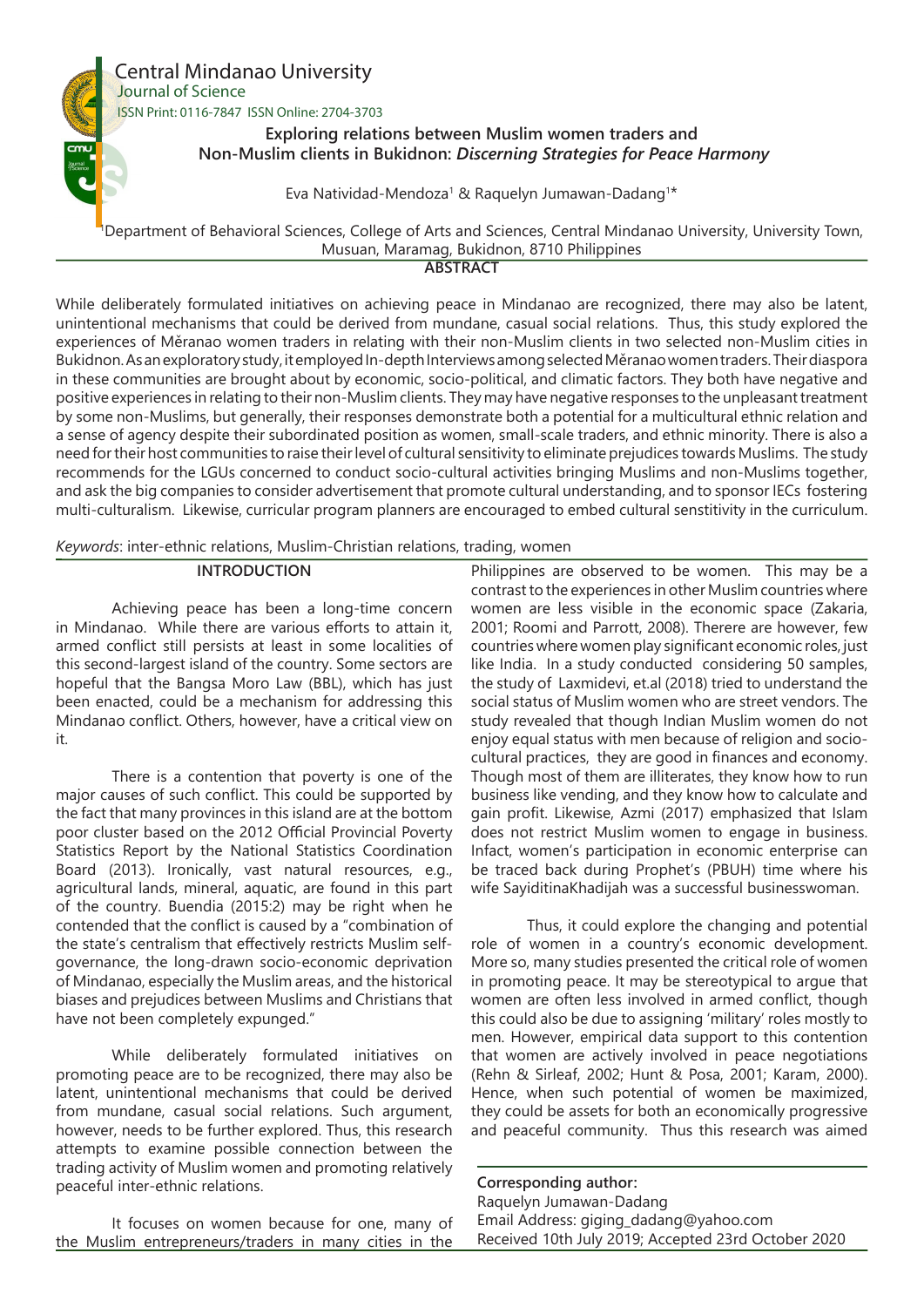at assessing the possible relation between Muslim women's activity and relatively peaceful ethnic relations. Generally, it tried to explore the relations of Muslim women entrepreneurs and their non-Muslim clients. Specifically, the research wanted to identify "PUSH"- "PULL" factors relating to Muslim women's migration to non-Muslim communities; describe their positive and negative experiences in relating with non-Muslim clients; and explore on their corresponding responses to such experiences with their non-Muslim clients.

# **METHODOLOGY**

Basically, this is a descriptive and exploratory study. It was conducted in two cities in Bukidnon namely, Malaybalay and Valencia. These cities in the region were purposely selected because of relatively higher number of Měranao women traders. It employed a qualitative method of data collection, particularly, In-depth interviews, to ensure more depth of information being generated. Thus, 26 Muslim women entrepreneurs were purposely selected. The generated data were then transcribed and analyzed through thematic analysis. Based on the respondents' narratives, themes, and patterns were established.

The socio-demographic profile of the respondents is presented in table 1 below.

## **RESULTS AND DISCUSSION**

Before exploring the relations of the Měranao women traders with their non-Muslim clients, it is important to first identify the factors or reasons for their migration in the selected non-Muslim communities. The "PUSH-PULL" theory is known for explaining migration.These "push" and "pull" factors are actually common to migrants in their decision to migrate as mentioned by an early theorist in Demography, Donald J. Bogue (1969 cited in Poston & Bouvier, 2010). "Push" factors refer to unfavorable conditions in the place of origin while "Pull" factors are the favorable conditions that encourage migrants to come to their place of destination. A combination of these factors

Table 1. Demographic and Socio-Economic Profile of the Respondents (n=26)

| VARIABLE                            | <b>FREQUENCY</b> | PERCENTAGE |
|-------------------------------------|------------------|------------|
| Level of Education                  |                  |            |
| College level-graduate              | $\overline{4}$   | 15.4       |
| High school level-graduate          | 17               | 65.4       |
| Elementary level- graduate          | 5                | 19.2       |
| <b>Marital Status</b>               |                  |            |
| Married                             | 22               | 84.5       |
| Single                              | $\overline{c}$   | 7.7        |
| Widow                               | $\overline{c}$   | 7.7        |
| Age                                 |                  |            |
| $15 - 19$                           | 3                | 11.5       |
| $20 - 29$                           | $\overline{7}$   | 26.9       |
| $30 - 39$                           | 6                | 23.1       |
| $40 - 49$                           | 8                | 30.8       |
| $50 - 59$                           | $\overline{c}$   | 7.7        |
| Number of Children                  |                  |            |
| $0 - 2$                             | 9                | 34.6       |
| $3 - 5$                             | $\overline{7}$   | 26.9       |
| $6 - 9 +$                           | 10               | 38.5       |
| Number of years in the community    |                  |            |
| Below 10                            | 5                | 19.2       |
| $10 - 20$                           | 8                | 30.8       |
| Above 20                            | 13               | 50.0       |
| Number of years as vendor/ss trader |                  |            |
| Below 10                            | 13               | 50.0       |
| $10 - 20$                           | $\overline{7}$   | 26.9       |
| Above 20                            | 6                | 23.1       |
| Net daily income                    |                  |            |
| 100 & below                         | 11               | 42.3       |
| 101-300                             | 8                | 30.8       |
| 400 & above                         | $\overline{7}$   | 26.9       |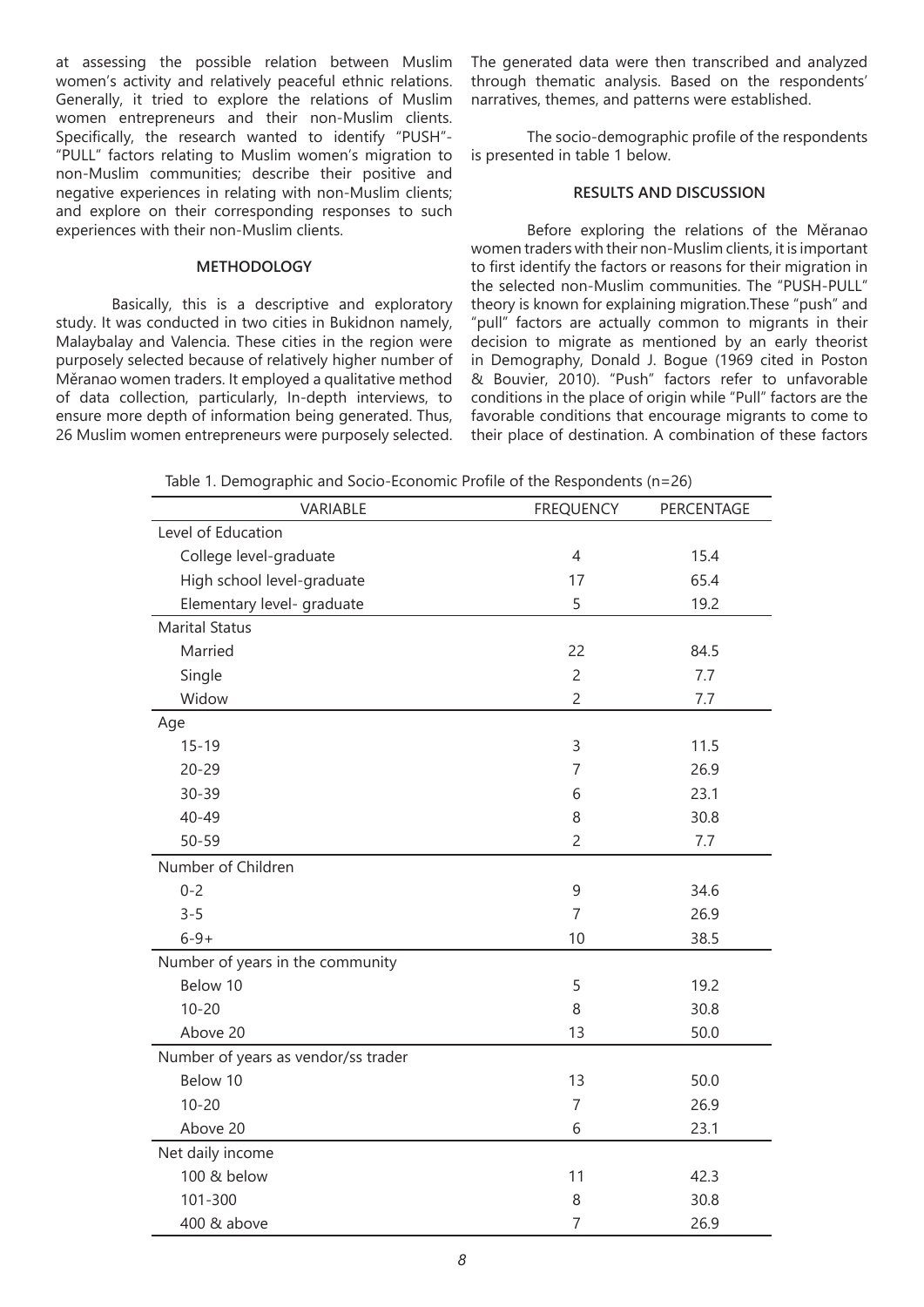prompt migrants to transfer their place of residence.

## **"PUSH"-"PULL" Factors of migration**

The data in Table 2 show the reasons why the Měranao women respondents and their relatives have migrated from Marawi, their place of origin, and decided to reside presently in non-Muslim communities. While economic factors like unemployment, poverty, etc. are the primary consideration in most migration decisions (Poston and Bouvier, 2010), the above data demonstrate some socio-political and environmental/climatic condition. Aside from economic factors, the data show the problem of peace and order in Marawi. It could be noted that the data were generated before the siege in the area. However, the respondents revealed that conflict is present in their place of origin brought about by rebellion and the cultural practice of "rido." Some of the respondents'narratives relate to this situation, such as the following:

"*…naa lagi nagahitabo nga mga gulo2…basta mga Muslim grabe na…*" (there is conflict happening there…if the Muslims, it is terrible..)

"*…kay gubot kaayu didto…kanang mga rebelde bitaw…*" (…because there is really trouble/conflict there… due to the rebels…)

"*…kana bitaw dili magkasinabtanay mag family…*" (…when families do not understand each other…)

*"o magpinatyanay…parti sa mga yuta…mga anak… pareha kanang imung anak awayon niya ang imung silingan nga anak unya molaban bitaw iyang ginikanan ana…usahay mga mananap… naay mawala nga mananap ikuan sa imuha unya walay ebidensya nga ikaw nagkuha ana…"* (yes they kill each other…due to land…the children… just like if your child and that of your neighbor will quarrel, the parents will interfere…sometimes about animals, when they are lost/stolen…they will accuse you even if there is no evidence…)

Aside from rido, the armed struggle between the government and the secession rebel groups had been existing in Marawi (and other places like Lanao del Norte). The problem of peace and order in Mindanao is not something new, it has been there for scores, and has led to an increasing trend of Internally Displaced Persons (IDPs). Unfortunately, peace negotiations and peacetalks stumble, and violence has remained uncured (IDMC

2008). The aforementioned factors compelled the Muslim women to seek refuge in neighboring provinces which they perceive to be relatively peaceful like Bukidnon. Infact, there is also a growing Muslim communities in Luzon. Watanabe (2018), stressed that migration peaked in 1970s and has continued to increase as years go by. Most of them are in Quiapo, Manila. The presence of mosques is a sign of the existence of Muslim communities.

Likewise, the above data demonstrate the Měranao's 'clannish' practice. Some of them came to their communities of destination because of the presence of their relatives (who came first) although ironically, they also left some of their relatives in Marawi. However, they revealed that they regularly visit the latter if their resources permit. The relatively cool climate in Bukidnon likewise enticed them to stay in the province.

## **Měranao women traders' experiences with non-Muslim clients**

After identifying the factors that affect the respondents' decisions to migrate to non-Muslim communities, their experiences (as women traders) in their present place of residence which is predominantly non-Muslims are worth noting. Their narratives revealing their experiences may be analyzed within the perspective of ethnic pluralism or multiculturalism.

Based on the respondents' narratives, two major themes emerged: their positive or pleasant experiences, and their negative or unpleasant experiences, with their non-Muslim clients.

## **Positive or pleasant experiences**

The Měranao women respondents shared their positive experiences with their non-Muslim clients. Based on their narratives, they considered some of their non-Muslim clients as loyal, friendly, and understanding. One of the respondents shared that *"kung wala among stock ila jud nang hulatan…mangutana sila, ngano diay Gang layo? Doul ra man…sige maghulat na lang ko kay pang buena mano man kaha…"* (If we don't have stock, they would really wait…they would ask, why is it far Dear? It is just near…ok I will just wait because as you said, it is for Buena Mano (first buy)…").

A worth noting relation established by the Měranao women vendors with their non-Muslim clients is "suki." A "suki" may have its origin from the Chinese word

Table Summary of factors relating to migration

| "PUSH" Factors                 |
|--------------------------------|
| Limited economic opportunities |
| Presence of conflict           |
| "PULL" Factors                 |
| Available means of livelihood  |
| Relatively peaceful            |
| Presence of relatives          |
| Good climate                   |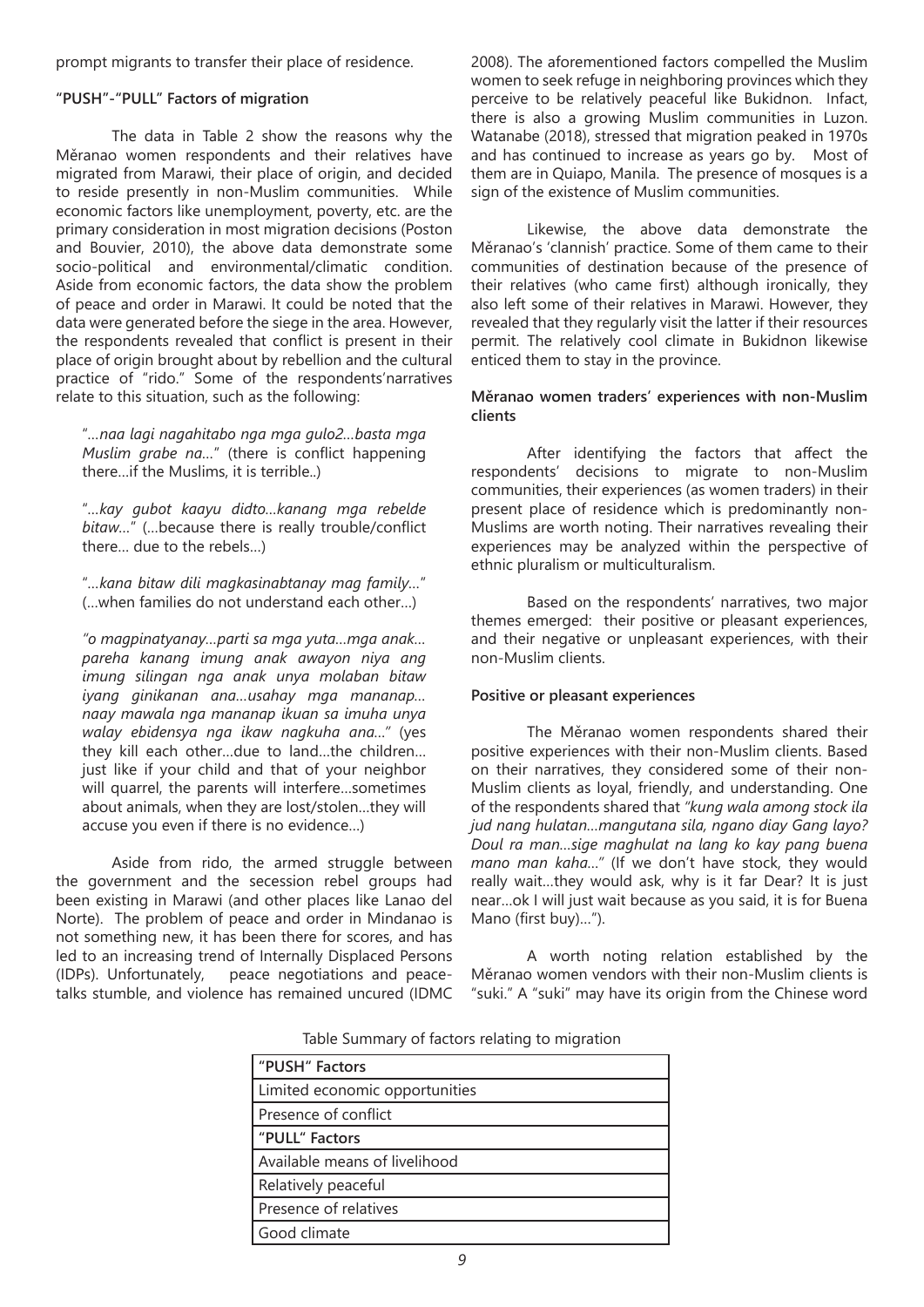and directly translated as a "special customer." It may be "applied to any person or role relationship in the trade network…" (Davis,1973). While a *suki* is simply a common term associated with the clients by the Měranao traders and vice versa, when it is treated as a social relation, it has a deeper meaning. This could be illustrated by the following narratives of the respondents.

A respondent shared her experience with her "suki" and related that, *"…ang tinuod nako nga suki kay bisan wala ko sakong baligya hulatan ko nila…"* (My real "suki" would wait for me when I am not yet at my stall…"). Another respondent also revealed that, *"…Ang among suki kay magbalikbalik kay tungod na amigo/amiga na namo sila…"* (Our suki keeps on coming back because we have become friends already.)

These narratives demonstrate friendly relations between the Měranao women vendors and their non-Muslim clients. These relations may show that ethnic pluralism could be evident in Mindanao. Thus, behind the 'sensationalized' conflicting relations between the Muslims and non-Muslims, there are relations that show accommodation, acceptance, and respect by both groups. The next section, however, also shows negative or unpleasant experiences of the respondents.

## **Negative or unpleasant experiences**

While the Měranao women vendors have positive experiences with their non-Muslim clients, they also have negative encounters with the latter. In fact, many of their responses demonstrate a relatively negative impression for non-Muslim clients.

First, the respondents described some of their non-Muslim clients as overly meticulous and difficult to understand. According to one of the respondents, *"…Dili masabtan…pangutan on nimo, dili mutubag biyaan ra kag kalit…"* (Cannot be understood…if you ask them, they won't answer, or they would just leave you…). Another respondent said, *"…naa pajuy customer ba nga sigeg pa testing unya dili diay mupalit…"* (there are customers who just keep on "testing" your product, but they do not buy…). Other respondents also said *"…usahay kanang mag bungkag lang silag baligya unya pag ihatag nimu sa iyaha muingon nga ay! Kanang lahi nga color, unya muingon lahi napud pagkuhuman pagkuan sa iyang ginapangita muingon dayun siya nga, ahh balik lang ko…"*(sometimes, they only disarrange your products then if you offer one, they would say another color, then another color again, and then eventually, they would say, I will just come back…).

Second, the respondents revealed that their clients seem to be insensitive in disorganizing/dismantling the arrangement of their products without thinking of their effort in arranging them. They related that:

"*…naa poy uban nga igo ra mangukay…unya ilang daot daoton…dili mupalit…"* (There are some who are just fond of disorganizing/ dismantling (their products)…and yet they do not buy…)

*"…Mamungkag ug baligya unya dili gihapon* 

*mupalit…"* (…they disorganize/dismantle our product, and yet they do not buy…)

*"...kanang mangukay ba unya dili diay magpalit ingon rag balikan na lang namu unya dili diay mubalik…"* (…those that disarrange your products, but they do not buy, they will say they will come back, but they do not actually come back…")

Third, the respondents considered some of their clients as fond of haggling. One respondent related that, *"…Ai kanang kusog kaayo muhangyo…kanang capital hangyoun pa…pila ra among ginansya…"* (…one who is so fond of haggling…even the capital they haggle… we only have very low profit…). Another respondent also commented, *"…kanang customer bitaw nga lain kay mga barat kayo grabe makahangyo halos kuan wala nay maginansya…"* (…a customer who haggles too much even to the point that we do not have anymore profit…). Still another respondent shared that, *"…Kasagara sa manghangyo sila usahay nga kanang wala jud sa capital…"*  (…those who usually haggle lower than our capital…).

Fourth, the respondents mentioned that some of the non-Muslim clients are strict and naughty. Two respondents have these narratives, *"…naay uban kanang imong tawagon dili motubag murag dili makadungog sa imuha, naa poy uban nga estrikta… naay mag mug ot…"*  (…there are those that do not answer you, it seems that they do not hear you…others are strict…there are those that frown…).

One respondent also related her experience of having a quarrel with her non-Muslim client. She said that the client came back to her to return the radio that she bought because accordingly, it is damaged. The client arrived at her stall very angry and dropped the radio in front of her and said, *"…isumbong ta ka sa taas…"* (…I will report you to the "top", which means to the authorities…).

Fifth, some customers throw malicious jokes to the respondents especially to the younger ones, as revealed by them. According to one of the respondents, *"…Gajoke kay naay customer nga bastos…magbinuang usually mga lalaki…"* (…They throw jokes, some customers throw malicious jokes, usually the males…).

Last, there are respondents who revealed that they are prejudiced by some of their clients. One respondent shared that, *"…dili daw sila mamalit sa amoa kay mga isog daw mi…"* (They don't buy from us because they thought that we are threatening). Another respondent mentioned what their clients said, *"…kani mang naa sa sidewalk kay dali raman mangadaot* (…that these sidewalk vendors sell low quality (easily broken) products…). There is also a respondent who revealed that, *"…usahay mahadlok sila mupalit sa amoa… mahadlok sila kay mga Muslim daw mi…"* (…sometimes they are afraid to buy from us…they are afraid because we are Muslims…). They are also perceived to be selling products with 100% mark up/profit, thus, their clients haggle a lot. One of the respondents said, *"…makaingon man sila mga Muslim daw kasagara daw magginansya sila ug tinunga…"* (…they say/perceive that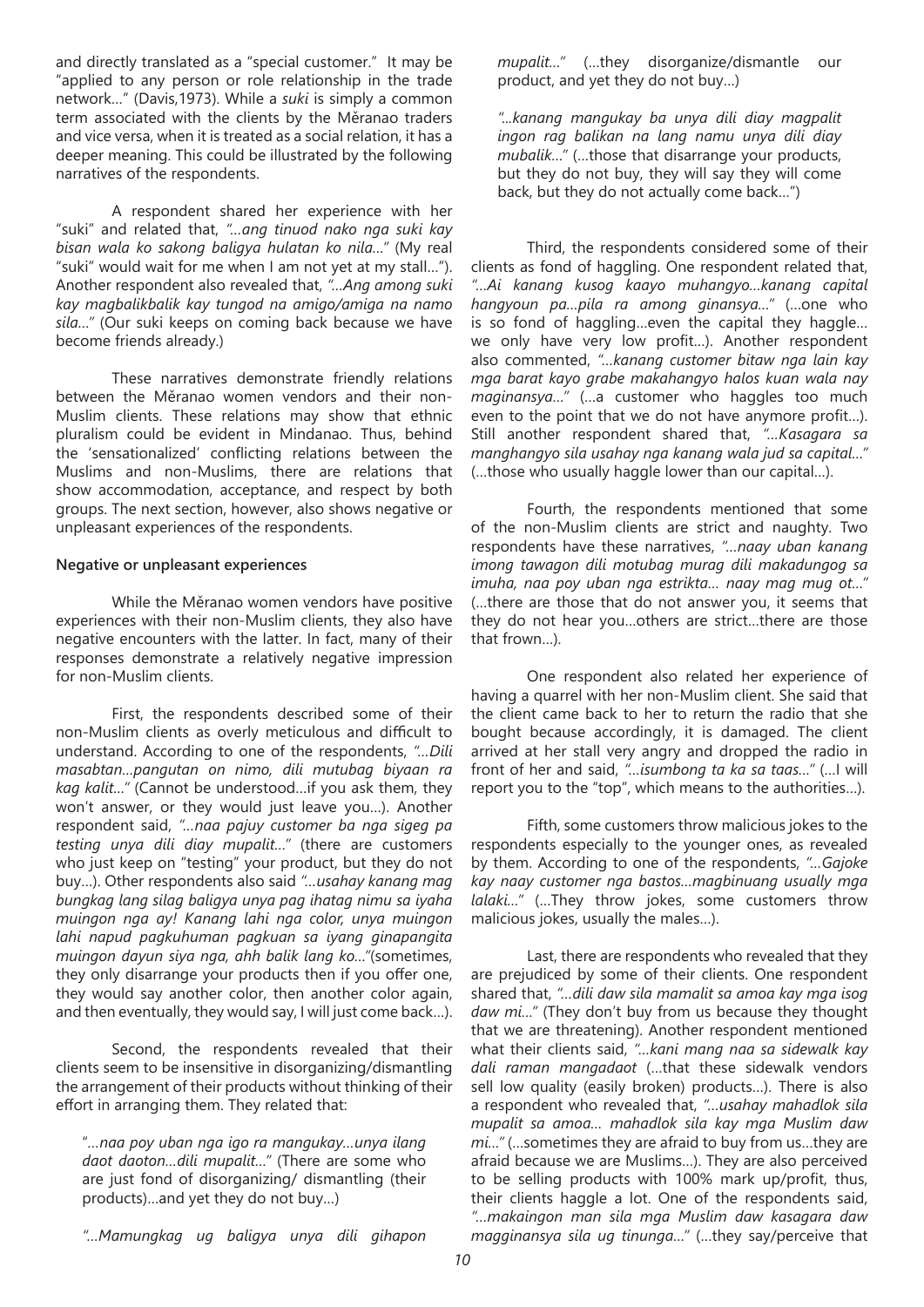Muslims are gaining 100% profit…").

The above narratives reveal a lot of realities in the context of inter-ethnic relations. The first three experiences may be viewed as rational actions of a customer such as being haggler, choosy, and meticulous. Any customer may do the same just to have the 'best' buy.

However, the last three experiences manifest the subordinated position of the respondents, simultaneously as Měranaos, as poor, and as women. Thus, there seems to be an evidence of an intersection of subordination experienced by the respondents. The theory of Intersectionality argues that while women experience oppression based on gender, they are "differentially oppressed by varied intersections of other arrangements of social inequality" (Ritzer, 2011).

It can be inferred in the above narratives that as Měranaos, they suffered from negative perception or prejudice. As small-scale traders, they are labeled to be selling products that are of low quality, and having subordinated and being victimized by global capitalism. As women, they are shaped by gender stereotypes and experienced harassment (though subtle) in the market place.

These experiences are threats to ethnic pluralism. There can be no parity when any of the groups in a society or community are prejudiced and discriminated. The last experience, in particular, signals an offshoot of the historically rooted prejudices of non-Muslims to the Muslims. This is supported by the studies on Muslim-Christian relations presented by Manacsa (2002), which showed that Christians have more negative perception towards the Muslims than the other way around. In fact, Manacsa (2002) challenged such an attitude of the Christians for they could be a hindrance to solving Mindanao problem.

In the case of this study, the Měranao women have varied responses to such experiences as presented in the next section.

# **4.5 Měranao women's responses to their experiences with non-Muslim clients**

The narratives on how Měranao women traders respond to the pleasant and unpleasant experiences with their non-Muslim clients suggest some interpersonal dynamics that could also be analyzed within the frameworks of Ethnic Pluralism and Agency. Based on their narratives, four patterns of responses are established, namely: assert, negotiate and explain, compromise, and establish a "suki" relation, as shown in Figure 2. It is presented in a manner of progression from less positive to more positive responses, in the context of ethnic pluralism. However, each response demonstrates a unique potential of the respondents as agency both in promoting peaceful relations and in contributing to the economy.

# **4.5.1 Assert**

Few Maranao women traders assert and talkback argumentatively when they have unfavorable encounter with their non-Muslim clients. The following lines by some respondents demonstrate such assertiveness:

*"…unsa man ka kuya kung dili ka ganahan ana akong mga benta hindi naman kita pinipilit na bumili eh …"* (…what is wrong with you brother, if you do not like my product, I am not forcing you to buy it…)

*"…grabe sad ka makahangyo ana…"* (…you haggle too much on that…"

*"…usahay masuko jud ko kay muingon sa akong baligya nga, pangit mani, motubag jud ko nga ayaw sad anaa akong baligya kung dili ka mupalit, ayaw, kay ikaw naa diay kay baligya nga ingon ani? Kung lainan ka nganong mo gunit man ka?"* (…sometimes I get mad because they say that my product is ugly or of low quality, so I would answer, do not say like that to my product, if you do not want to buy then don't! Do you have a product to sell like this? If you do not like it, then why are you holding it?)

*"…nagtuo pod mo nga nagtinunga mig ginanasya diri? …makalagot man gud usahay …"* (…you thought that we have 100% profit?...it is really annoying sometimes…)

Among the four established patterns of responses, it has the most negative implication particularly in the context of peace and a pluralist interethnic relation. It may manifest a "natural" response of one who receives



Figure 2. Maranao Women's Response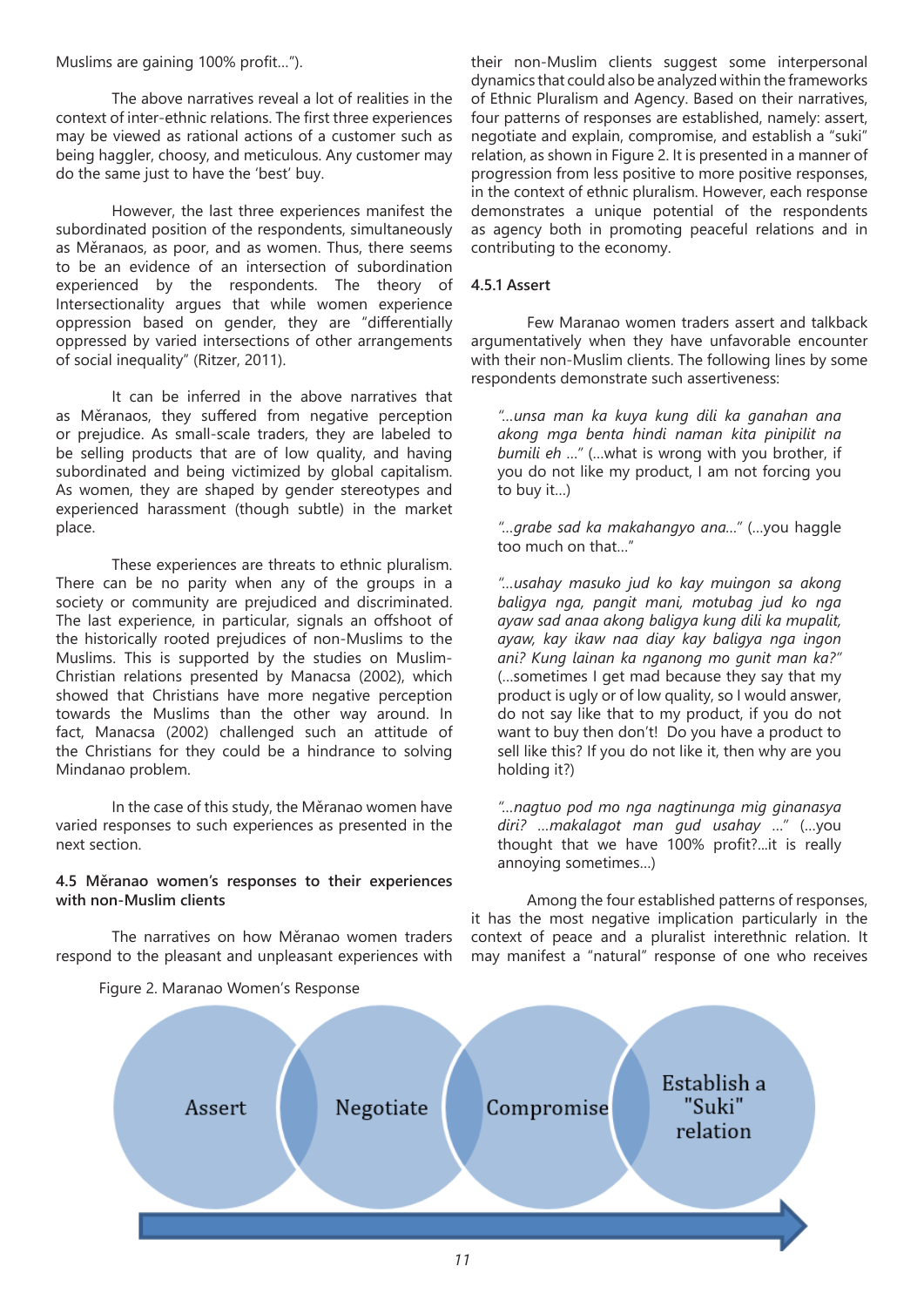an unpleasant stimulus as argued by the Behaviorists (Watson, 2013; Pierce & Cheney, 2013). This response may also demonstrate the "*maratabat*" or the sense of pride of the Měranaos.

While such responses may have negative implication on promoting peaceful relations, these may also show the empowering potential of the Měranao women. In other words, these women are less likely to be oppressed and dominated. Thus, such response indicates a particular manner through which the Měranao women, as agents, manage their social context.

As the above response denotes propensity towards conflicting relations, the following responses may have potentials to achieving and sustaining ethnic pluralism.

# **4.5.2 Negotiate and explain**

Many of the respondents negotiate with their non-Muslim clients when they are not treated well or when the latter haggle too much. They would explain the reason why such is the price of their products. One respondent said, *"…estoryahon lang ug tarong… ayo-ayohon para walay samok…"* (…we will just explain to them nicely…be nice to them so that there is no conflict…). Another respondent also said that, *"…estoryahon nga ayaw pag abusado kay dili man mi abusado …"* (…tell them not to be abusive because we are not abusive…).

The following are other narratives that demonstrate their skill of negotiating and of promoting peaceful relations by explaining to their clients.

*"…dili lang me magminaldita, pero among gina hinay hinayan og storya aron mupalit lang…*" (… we do not have to be tough, but we talk to them explain to them clearly/slowly so that they will buy…)

*"…pagsabihan na kung may problema ka sa bahay, wag dalhin dito, iba ang problema sa bahay, iba din dito…"* (…we will tell them that if you have a problem in your house, do not bring it here, the situation in your house is different from here…)

*"…e-explain namin na kung mura masyado, wala na sa capital…utang pa naman namin ang capital…"* (… we will just explain that if it is so cheap, it is lower than the capital…and we just borrowed our capital)

Evidently, the above narratives demonstrate the Měranao women's potential as agents in promoting peaceful relations in a community. They can navigate from a relatively subordinated position (as poor, ethnic minority, women) to becoming agents of promoting peace. They spend time explaining to their clients just to avoid conflict and at the same, convince the latter to buy from their products. This response likewise supports ethnic pluralism with peaceful relation through respect, as a priority.

## **4.5.3 Compromise**

The respondents also make compromises with

the demands of some of their clients. They compromise so that conflict between them and their clients may be avoided. Also, they would give in to the haggled price, despite low (or even no) profit, so that they would have a sale for the day. The following are some of their narratives that demonstrate their tendency to compromise:

"...usahay ilisan na lang namo bisag walay daut…kay kung maglalis dili man mahuman…" (sometimes we would just replace (the product) even if it is not defective…because if we argue, it would not stop…)

"...mulaylo na lang mi kay unsaon ta man customer is always right man jud…" (…we would just mellow down because we cannot do anything, customer is always right…)

"…magpahangyo man ta kay wala baya tay halin diri kung dili ta magpahangyo…" (...we would just give in to their haggled price otherwise, we have no sale here…)

"...Sir kung asa ka makakita ug barato, didto na lang ka palit…" (…Sir just go to where you can buy a cheaper one…)

"...sige lang suki, adto na lang sa uban naa moy ganahan, dili ta mag away para walay gubot…" (it is fine "suki", you just go to others that have your preferred products, we do not have to argue so that there is no conflict…)

This third response exceeds with the second for it involves a sort of 'sacrifice' on the part of the respondents. Why do they compromise? First, they compromise in order to avoid conflict, as clearly shown in their narratives. Second, they give in to the demands of their clients so that at least, they could have a sale for the day. Such responses manifest again the potential of the Měranao women for a peaceful relation, even to the point of compromising their own benefit. Ethnic pluralism is more likely to take place if various groups are willing to compromise at the expense of their own benefit.

## **4.5.4 Establish a "suki" relation**

Among all the patterns of responses of the Meranao vendors, establishing "suki" relations demonstrates the most peaceful and friendly relations with their non-Muslim clients. A "suki" is one who regularly buys and goes back to the vendor or a "special customer" according to Davis (1973).

The respondents shared the reasons for establishing a "suki". First, they offer a special, lower price to their suki, even to the extent of having no profit. Second, they give presents (e.g., shoes, shirts, slippers) to their suki, especially during holiday seasons. Third, they believed that they are good at entertaining their "sukis." One respondent shared, *"…nakauyon sila sa akoa kay dili daw ko isog mag-entertain bisan maabog-abogan akong gbaligya….dili daw ko pareha sa uban nga masuko…"* (… they like me because I do not get mad when I entertain, even if my products get dirty (caused by the customer)…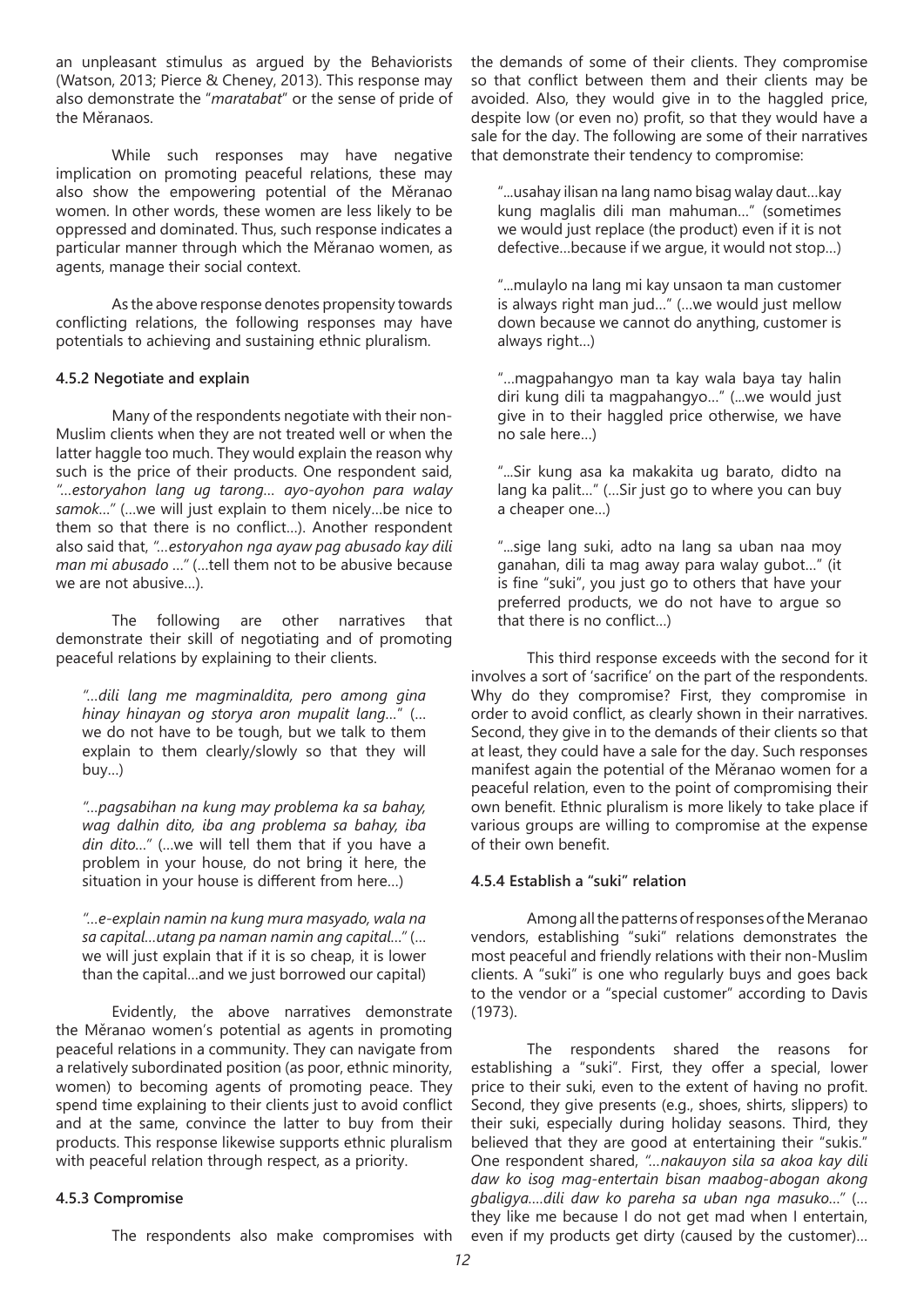unlike others who get mad…). Last, they have established friendly relations with their customers. According to one of the respondents, *"…among suki kay magbalikbalik kay tungod na amigo/amiga na namo sila…"* (…our suki keep on coming back to us because we have made them our friends already…). Another respondent revealed that *"… maluoy ko sa ila…dayun kanang among gamit nga dili na namu gamiton akong ihatag sa ilaha, mga gamit sa akong mga anak, akong ihatag sa ila…"* (…I feel pity for them… I give them hand-me-downs…..those of my children, I give to them…).

Based on the above narratives, it is apparent that the respondents were able to bridge the gaps of interethnic relations brought about by deep-rooted prejudice and discrimination. As shown in a "suki" relation, the Měranao women could be agents of peaceful inter-ethnic relations and of a pluralistic society. Their day-to-day encounter with their non-Muslim clients, and their desire to have more sales have developed in them a strategy on how to win them. They are able to negotiate, compromise, and eventually establish a "suki" relation. "Suki" implies a good relationship, and it connotes trust. This means stereotyping, prejudice, and discrimination attached to the two different cultures slowly melted down because of dayto-day casual interaction.

The study of Lois Ann Hall on "Gensan is halu-halo: A study of Muslim/Christian social relations in a regional city of the Southern Philippines" (2010) described and examined how the two distinct groups interact and relate with one another. The author considered in her interview various classes of individuals who are considered as ordinary citizens. By ordinary she meant those who were neither elite nor were holding religious or political functions and positions. She interviewed government employees, teachers, farmers, and vendors. She concluded in her study that Gensan is halu- halo, which means that though the label of Christians and Muslims have remained very distinct, the relationship of the two has a blurring boundaries. The two groups are able to live their day-to-day life in harmony and in peace. They celebrate some holidays together, and the neighbors are able to build friendship regardless of their religion. The author claims there is no apparent conflict between the two groups. Hence, she considered the Christian-Muslim conflict in Mindanao a skewed reality, pursued only by some groups who have extreme ideological leanings. But the majority of the Christians and Muslims are actually forging a harmonious relationship. Muslims perceive their Christian neighbors positively, and they said they get along well with them. As a proof to this, many intermarriages are happening in the city. Be it noted, that Gensan was basically inhabited by Muslims before. When the National Land Settlement Authority (NLSA) was undertaken in the 1970s, many Christians were brought by the Philippine government to Gensan, and they lived with the Muslims. Both camps, consider their relationship to have grown better with the passage of time, when they knew each other well and developed the sense of trust. Prejudice, slowly eradicated when they become friends and able to develop family ties through intermarriages. Likewise, both camps learnt to respect the doctrines and practice of the other's religion.

context. It talks about two distinct groups- the Muslims and the Christians. They may have different historical background however. Gensan was predominantly a Muslim area that accommodated the entrence of Christians who were seeking for a greener pasture, while Bukidnon is predominantly a Christian province accommodating Muslims who were seeking refuge from a war-torn Marawi.

#### **CONCLUSION**

The Měranao women's diaspora in non-Muslim communities reflects certain social realities not only in the areas of migration but also of inter-ethnic relations. Their movement is attributed by economic and socio-political conditions in both their places of origin and destination attesting the "push-pull" theory of migration. What may be distinct and novice in the case of the Měranaos' movement are their experiences of conflict in their place of origin, and their economic marginalization brought about by global capitalism in both their places of origin and destination.

Most importantly, their diaspora in non-Muslim communities resulted in interesting inter-ethnic relations. Their involvement in the economic sphere as traders could be translated into spaces for promoting a pluralist inter-ethnic relation. While there are instances of negative responses due to negative stimuli/treatment (from their non-Muslim clients), they have shown positive actions and reactions that are potential for multiculturalism or ethnic pluralism. The casual vendor-client relationship between the Muslim and non-Muslims has developed into "suki" relationship, hence developing a sense of trust and good relationship between the two distinct groups. Likewise, they are far from known Muslim extremists and radicalists. Despite their subordinated position as an ethnic minority, poor (small-scale traders), and women, they are able to navigate and survive both for establishing relatively peaceful relations and for meeting their family needs.

Nevertheless, their demonstrated potential to assert when negative treatment is accorded to them implies that their non-Muslim clients also have to raise their level of cultural sensitivity. Respect is highly demanded to the point of erasing historically-rooted prejudices against each other.

It takes both groups to intentionally pursue a more pluralist community or society.

#### **RECOMMENDATIONS**

Based on the findings of this study, the following recommendations may be forged:

- 1.For the LGUs of Valencia and Malaybalay City to conduct activities bringing Muslims and non-Muslims together;
- 2.For the LGUs of Valencia and Malaybalay City to ask the big companies to consider advertisements that promote cultural understanding and to sponsor IECs fostering multi-culturalism;
- 3.Curriculum designers/planners and educators are encouraged to emphasize the integration of cultural sensitivity in curricular programs;

The situation of Bukidnon and Gensan are on similar